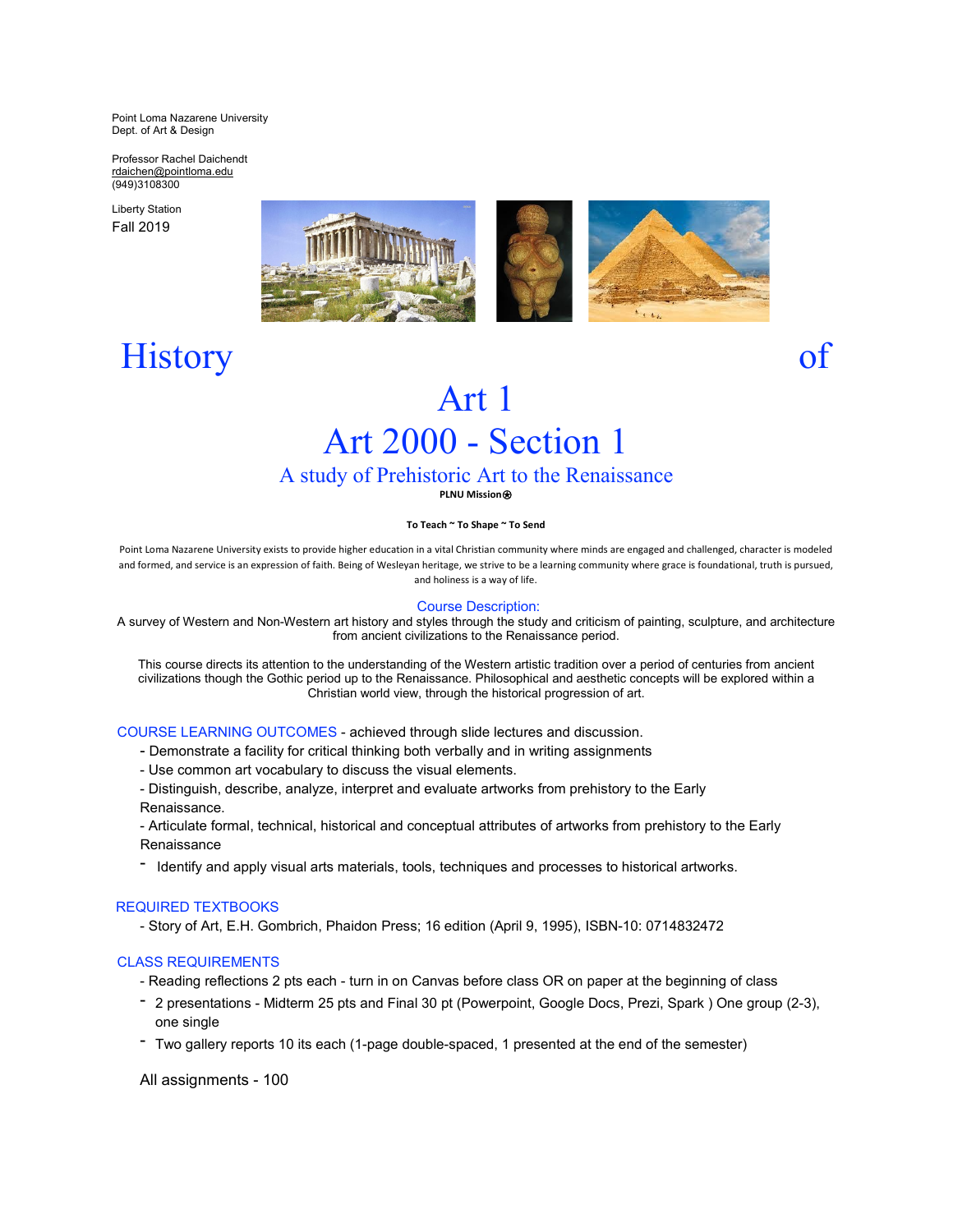| A-92-90 |                                                                    |
|---------|--------------------------------------------------------------------|
|         |                                                                    |
|         |                                                                    |
|         |                                                                    |
|         | B 83-86 B-80-82<br>$C$ 73-76 $C$ - 70-72<br>D 63-66 D-60-62 F 0-59 |

### CALENDAR/SCHEDULE (SUBJECT TO CHANGE)

Day 1 - Sept. 4 - Introductions - Looking at Art Week 1 - Sept. 9 & 11 - Chapter 1 - Reading Reflection Week 2 - Sept. 16 & 18 - Chapter 2 - Reading Reflection Week 3 - Sept. 22 & 25 - Chapter 3 - Reading Reflection Week 4 - Sept. 30 meet in class - RR Oct 2 - Gallery/Museum Visit NO CLASS Week 5 - Oct. 7 & 9 - Chapter 4 - RR Week 6 - Oct. 1 & 3 - Chapter 5 - RR Week 7 - Oct. 14 & 16 - Chapter 6 - RR Week 8 - Oct. 21 - RR & 23 MIDTERM - Single Presentations Week 9 - Oct. 28 & 30 - RR Week 10 - Nov. 4 & 6 - RR Week 11 - Nov. 11 & 13 - RR Week 12 - Nov 25 - 2nd Museum/Gallery/Sculpture/Street Art Visit - No Class Week 13 - Dec. 2 & 4 - RR Week 14 - Dec 9 & 11 - RR Week 15 - Gallery Reports Due (presentations) Monday, December 16th 10:30am - Final

#### **ACADEMIC ACCOMMODATIONS:**

All students are expected to meet the minimum standards for this course as set by the instructor. Students with learning disabilities who may need accommodations should first discuss options and services available to them in the Academic Support Center (ASC) during the first two weeks of the semester. The ASC, in turn, will contact professors with official notification and suggested classroom accommodations, as required by federal law. Approved documentation must be provided by the student and placed on file in the ASC prior to the **beginning of the semester.**

#### ATTENDANCE AND PARTICIPATION

Regular and punctual attendance at all classes is considered essential to optimum academic achievement. If the student is absent from more than 10 percent of class meetings, the faculty member has the option of filing a written report which may result in de-enrollment. If the absences exceed 20 percent, the student may be de-enrolled without notice. If the date of de-enrollment is past the last date to withdraw from a class, the student will be assigned a grade of W or WF consistent with university policy in the grading section of the catalog. See Academic Policies in the undergrad student catalog.

#### INCOMPLETE AND LATE ASSIGNMENTS

All assignments are to be submitted/turned in by the beginning of the class session when they are due—including assignments posted on Canvas ACADEMIC HONESTY

Students should demonstrate academic honesty by doing original work and by giving appropriate credit to the ideas of others. As stated in the university catalog, "Academic dishonesty is the act of presenting information, ideas, and/or concepts as one's own when in reality they are the results of another person's creativity and effort. Such acts include plagiarism, copying of class assignments, and copying or other fraudulent behavior on examinations. A faculty member who believes a situation involving academic dishonesty has been detected may assign a failing grade for a) that particular assignment or examination, and/or b) the course." See Academic Policies in the undergrad student catalog.

#### STATE AUTHORIZATION

State authorization is a formal determination by a state that Point Loma Nazarene University is approved to conduct activities regulated by that state. In certain states outside California, Point Loma Nazarene University is not authorized to enroll online (distance education) students. If a student moves to another state after admission to the program and/or enrollment in an online course, continuation within the program and/or course will depend on whether Point Loma Nazarene University is authorized to offer distance education courses in that state. It is the student's responsibility to notify the institution of any change in his or her physical location. Refer to the map using the below link to view which states allow online (distance education) outside of California.

#### FERPA POLICY

In compliance with federal law, neither PLNU student ID nor social security number should be used in publicly posted grades or returned sets of assignments without student written permission. This class will meet the federal requirements by (each faculty member choose one strategy to use: